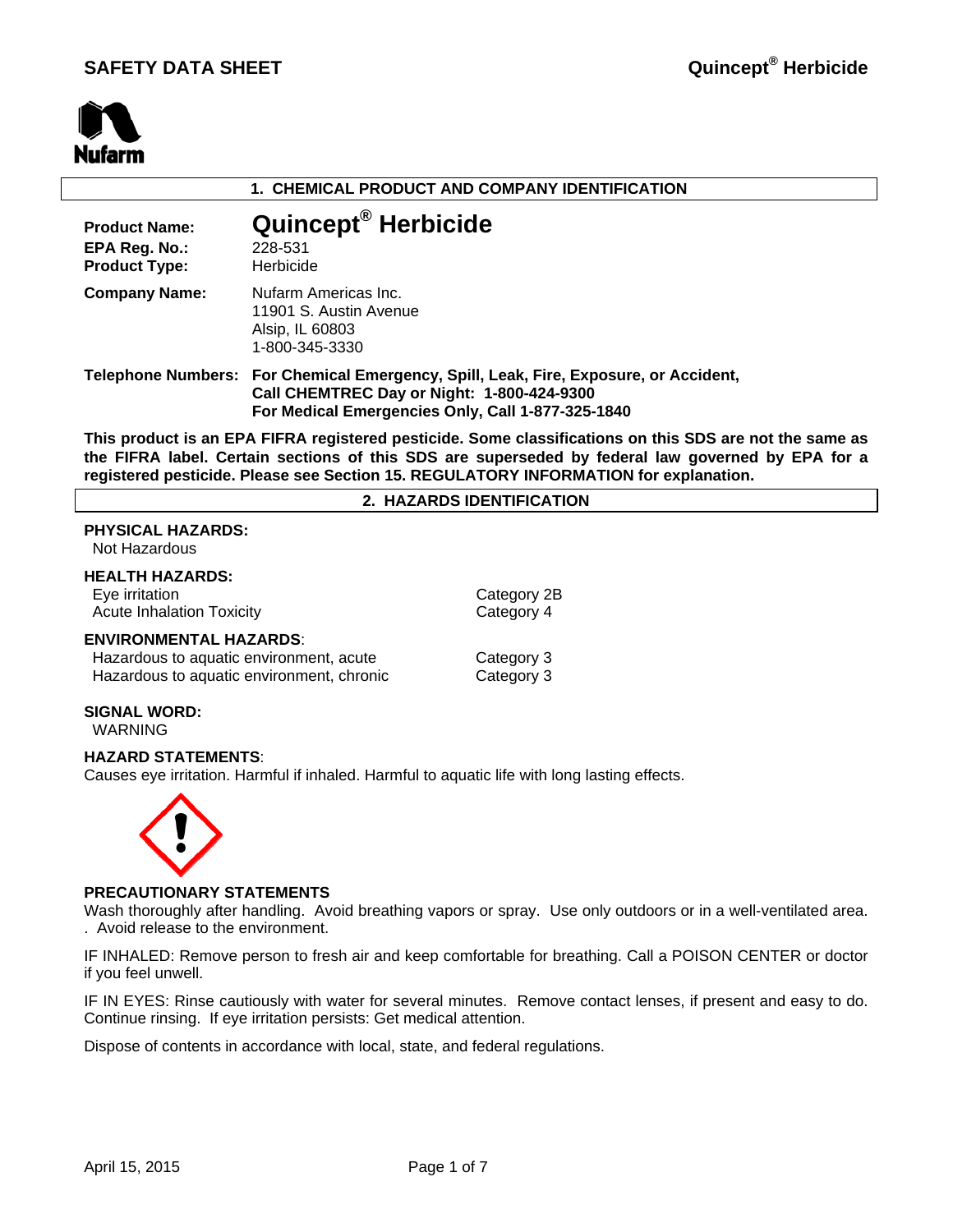### **3. COMPOSITION / INFORMATION ON INGREDIENTS**

| <b>COMPONENT</b>                                     | CAS NO.             | % BY WEIGHT         |
|------------------------------------------------------|---------------------|---------------------|
| Dimethylamine Salt of 2,4-Dichlorophenoxyacetic Acid | 2008-39-1           | $12.6 - 13.9$       |
| Quinclorac                                           | 84087-01-4          | $7.8 - 8.7$         |
| Dicamba Acid                                         | 1918-00-9           | $1.3 - 1.5$         |
| Glycerin                                             | $56 - 81 - 5$       | $<$ 5               |
| Dipropyleneglycol monomethyl ether                   | 34590-94-8          | $<$ 5               |
| Other Ingredients                                    | <b>Trade Secret</b> | <b>Trade Secret</b> |

**Synonyms:** Mixture of 2,4-D DMA Salt, Quinclorac, and Dicamba

Ingredients not precisely identified are proprietary or non-hazardous. Values are not product specifications.

### **4. FIRST AID MEASURES**

**If in Eyes:** Hold eye open and rinse slowly and gently with water for 15 to 20 minutes. Remove contact lenses, if present, after the first 5 minutes, then continue rinsing eye. Get medical attention if irritation persists.

**If Swallowed:** Have person sip a glass of water if able to swallow. Do not induce vomiting unless told to do so by the poison control center or doctor. Do not give anything by mouth to an unconscious person. If symptoms develop, get medical advice.

**If on Skin or Clothing:** Take off contaminated clothing. Wash thoroughly with soap and water. Get medical attention if irritation or symptoms develop.

**If Inhaled:** Move person to fresh air. If person is not breathing, call 911 or an ambulance, then give artificial respiration, preferably by mouth- to-mouth, if possible. Call a poison control center or doctor for further treatment advice.

**Most Important symptoms/effects, acute and delayed:** May cause moderate eye irritation. Harmful if inhaled. May cause respiratory irritation, headache, dizziness, nausea, vomiting, gastrointestinal irritation, weakness and central nervous system depression.

**Indication of Immediate medical attention and special treatment if needed:** None expected. For ingestion there is no specific antidote available. Treat symptomatically.

### **5. FIRE FIGHTING MEASURES**

**Extinguishing Media:** Recommended for large fires: foam or water spray. Recommended for small fires: dry chemical or carbon dioxide.

**Special Fire Fighting Procedures:** Firefighters should wear NIOSH approved self-contained breathing apparatus and full fire-fighting turn out gear. Dike area to prevent runoff and contamination of water sources. Dispose of fire control water later.

**Unusual Fire and Explosion Hazards:** If water is used to fight fire, contain runoff, using dikes to prevent contamination of water supplies. Dispose of fire control water later.

**Hazardous Decomposition Materials (Under Fire Conditions):** May produce gases such as hydrogen chloride, hydrochloric acid, and oxides of carbon and nitrogen.

### **6. ACCIDENTAL RELEASE MEASURES**

**Personal Precautions:** Wear appropriate protective gear for the situation. See Personal Protection information in Section 8.

**Environmental Precautions:** Prevent material from entering public sewer systems or any waterways. Do not flush to drain. Large spills to soil or similar surfaces may necessitate removal of topsoil. The affected area should be removed and placed in an appropriate container for disposal.

**Methods for Containment:** Dike spill using absorbent or impervious materials such as earth, sand or clay. Collect and contain contaminated absorbent and dike material for disposal.

**Methods for Cleanup and Disposal:** Pump any free liquid into an appropriate closed container. Collect washings for disposal. Decontaminate tools and equipment following cleanup. See Section 13: DISPOSAL CONSIDERATIONS for more information.

**Other Information:** Large spills may be reportable to the National Response Center (800-424-8802) and to state and/or local agencies.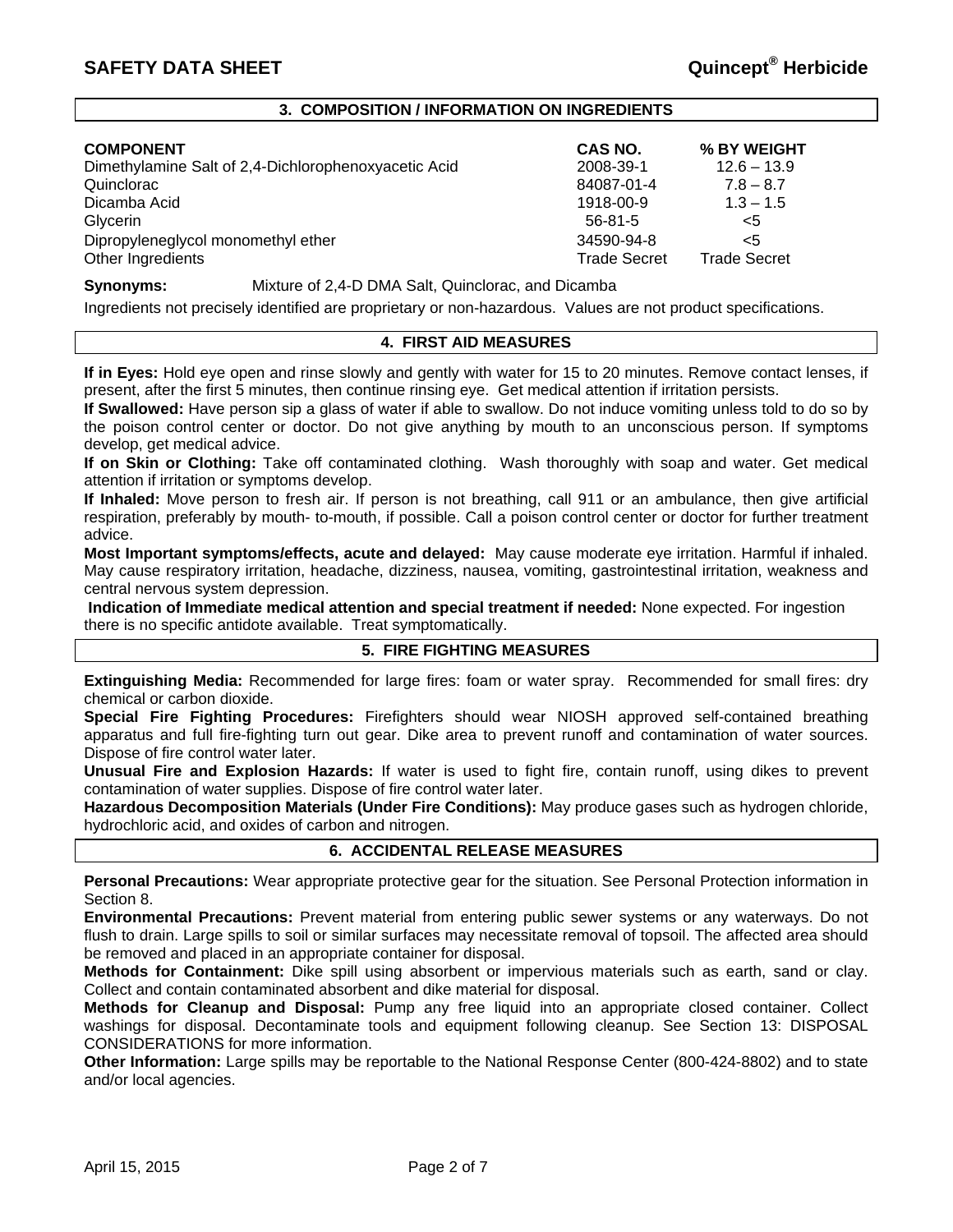### **7. HANDLING AND STORAGE**

### **HANDLING**:

Avoid contact with eyes, skin and clothing. Avoid breathing spray mist. Use with adequate ventilation. Users should wash hands before eating, drinking, chewing gum, using tobacco or using the toilet. Remove clothing/Personal Protective Equipment (PPE) immediately if pesticide gets inside. Then wash thoroughly and put on clean clothing. If pesticide gets on skin, wash immediately with soap and water. Remove PPE immediately after handling this product. Wash the outside of gloves before removing. As soon as possible, wash thoroughly and change into clean clothing.

### **STORAGE:**

Always use original container to store pesticides in a secured warehouse or storage building. Store at temperatures above 32º F. If allowed to freeze, remix before using. This does not alter the product. Containers should be opened in well-ventilated areas. Keep container tightly sealed when not in use. Do not stack cardboard cases more than two pallets high. Do not store near open containers of fertilizer, seed or other pesticides. Do not contaminate water, food or feed by storage or disposal.

### **8. EXPOSURE CONTROLS / PERSONAL PROTECTION**

### **Engineering Controls:**

Where engineering controls are indicated by specific use conditions or a potential for excessive exposure, use local exhaust ventilation at the point of generation.

### **Personal Protective Equipment:**

**Eye/Face Protection:** To avoid contact with eyes, wear chemical goggles or shielded safety glasses. An emergency eyewash or water supply should be readily accessible to the work area.

**Skin Protection:** To avoid contact with skin, wear long pants, long-sleeved shirt, socks, shoes and chemicalresistant gloves. An emergency shower or water supply should be readily accessible to the work area.

**Respiratory Protection:** Not normally required. If vapors or mists exceed acceptable levels, wear NIOSH approved air-purifying respirator with cartridges/canisters approved for use against pesticides.

**General Hygiene Considerations:** Personal hygiene is an important work practice exposure control measure and the following general measures should be taken when working with or handling this material: 1) do not store, use and/or consume foods, beverages, tobacco products, or cosmetics in areas where this material is stored; 2) wash hands and face carefully before eating, drinking, using tobacco, applying cosmetics or using the toilet.

### **Exposure Guidelines:**

|                                    | <b>OSHA</b>                  |             | <b>ACGIH</b>                  |             |                   |
|------------------------------------|------------------------------|-------------|-------------------------------|-------------|-------------------|
| <b>Component</b>                   | TWA                          | <b>STEL</b> | <b>TWA</b>                    | <b>STEL</b> | Unit              |
| DMA Salt of 2,4-D                  | $10*$                        | <b>NE</b>   | $10*$<br>(inhalable,<br>skin) | <b>NE</b>   | mg/m <sup>3</sup> |
| Quinclorac                         | NE.                          | <b>NE</b>   | <b>NE</b>                     | <b>NE</b>   |                   |
| Dicamba                            | NE.                          | NE.         | <b>NE</b>                     | NE.         |                   |
| Glycerin                           | 5 (respirable)<br>15 (total) | NE.         | <b>NE</b>                     | <b>NE</b>   | mg/m3             |
| Dipropyleneglycol monomethyl ether | 100 skin                     | NE.         | 100 skin                      | 150         | ppm               |
| *Based on adopted limit for 2,4-D  | $NE = Not$ Established       |             |                               |             |                   |

### **9. PHYSICAL AND CHEMICAL PROPERTIES**

| Appearance:                                   | Dark amber liquid                              |
|-----------------------------------------------|------------------------------------------------|
| Odor:                                         | Mild amine odor                                |
| <b>Odor threshold:</b>                        | No data available                              |
| pH:                                           | $7.5 - 8.5$                                    |
| <b>Melting point/freezing point:</b>          | No data available                              |
| Initial boiling point and boiling range       | No data available                              |
| Flash point:                                  | $>230^{\circ}$ F ( $>110^{\circ}$ C) Setaflash |
| <b>Evaporation rate:</b>                      | No data available                              |
| Flammability (solid, gas):                    | No data available                              |
| Upper/lower flammability or explosive limits: | No data available                              |
| Vapor pressure:                               | No data available                              |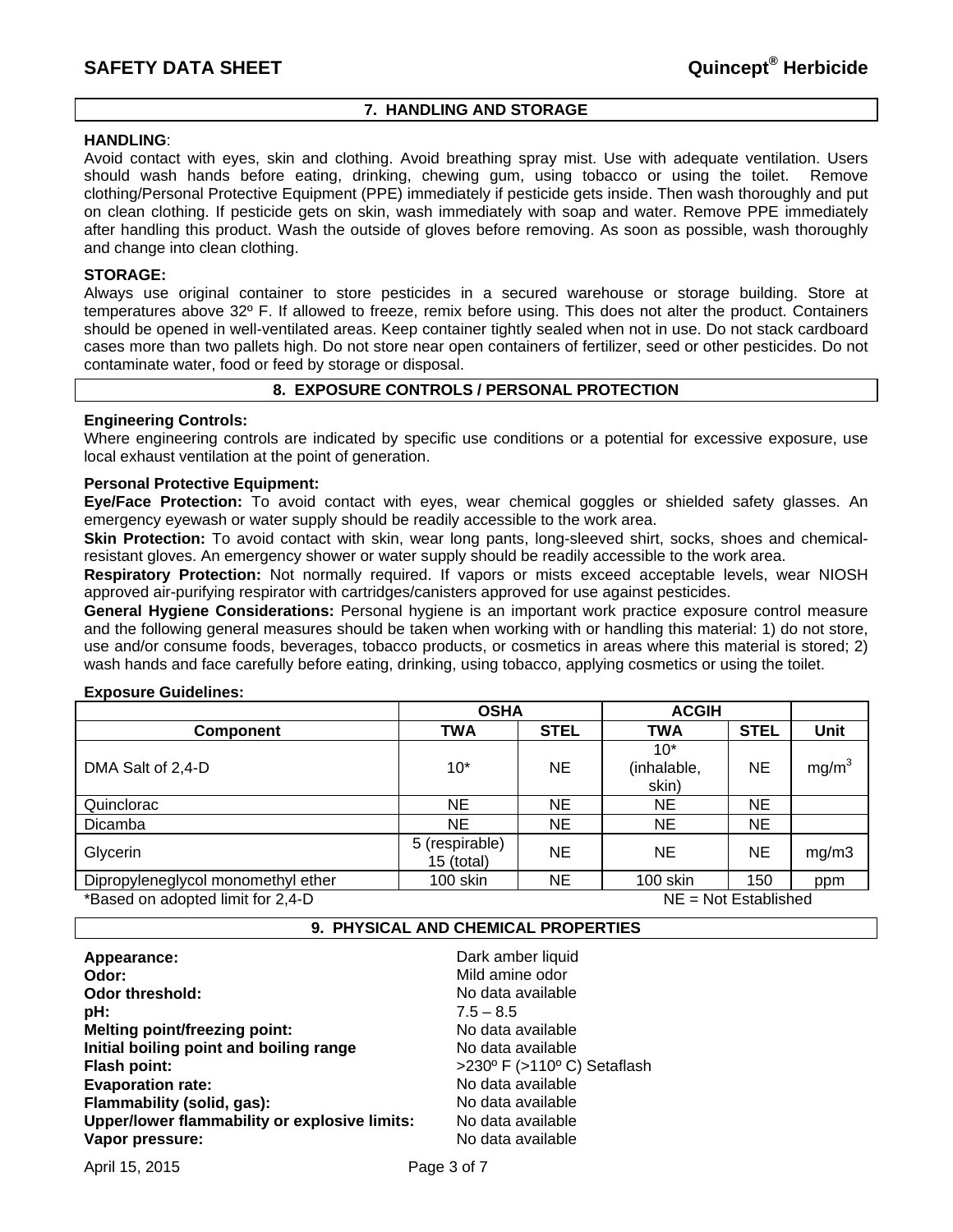| Vapor density:                          |  |
|-----------------------------------------|--|
| <b>Relative density:</b>                |  |
| Solubility(ies):                        |  |
| Partition coefficient: n-octanol/water: |  |
| <b>Autoignition temperature:</b>        |  |
| <b>Decomposition temperature:</b>       |  |
| Viscosity:                              |  |

**Vapor density:** No data available **Relative density:** 1.088 g/cc @ 25º C **Soluble No data available Autoignition temperature:** No data available **Decomposition temperature:** No data available **Viscosity:** 5.44 cPs @ 25º C

**Note:** Physical data are typical values, but may vary from sample to sample. A typical value should not be construed as a guaranteed analysis or as a specification.

### **10. STABILITY AND REACTIVITY**

**Reactivity:** Not reactive.

**Chemical Stability:** This material is stable under normal handling and storage conditions.

**Possibility of Hazardous Reactions:** Hazardous polymerization will not occur.

**Conditions to Avoid:** Excessive heat. Do not store near heat or flame.

**Incompatible Materials:** Strong oxidizing agents: bases and acids.

**Hazardous Decomposition Products:** Under fire conditions may produce gases such as hydrogen chloride, hydrochloric acid, and oxides of carbon and nitrogen.

### **11. TOXICOLOGICAL INFORMATION**

**Likely Routes of Exposure:** Eye contact, Skin contact

### **Symptoms of Exposure:**

**Eye Contact:** Moderately irritating based on toxicity studies. Vapors and mist can cause irritation.

**Skin Contact:** Slightly toxic and mildly irritating based on toxicity studies. Overexposure by skin absorption may cause symptoms similar to those for ingestion.

**Ingestion:** May be harmful if swallowed. May cause headache, dizziness, nausea, vomiting, gastrointestinal irritation, weakness and central nervous system depression.

**Inhalation:** Harmful if inhaled. May cause respiratory irritation, headache, dizziness, nausea, vomiting, gastrointestinal irritation, weakness and central nervous system depression.

**Delayed, immediate and chronic effects of exposure:** None reported.

### **Toxicological Data:**

Data from laboratory studies on this product are summarized below:

**Oral:** Rat LD<sub>50</sub>: 3,129 mg/kg (female)

**Dermal:** Rat LD<sub>50</sub>: >5,000 mg /kg

**Inhalation:** Rat 4-hr  $LC_{50}$ :  $>2.10$  mg/L

**Eye Irritation:** Rabbit: Moderately irritating (MMTS=40.3)

**Skin Irritation:** Rabbit: Slightly irritating (PDII=0.7)

**Skin Sensitization:** Not a contact sensitizer in guinea pigs following repeated skin exposure.

**Subchronic (Target Organ) Effects:** Repeated overexposure to phenoxy herbicides may cause effects to liver, kidneys, blood chemistry, and gross motor function. Rare cases of peripheral nerve damage have been reported, but extensive animal studies have failed to substantiate these observations, even at high doses for prolonged periods. Repeated overexposure to quinclorac may cause effects to kidneys, liver and blood. Repeated overexposure to dicamba may cause liver changes or a decrease in body weight. The surfactant component of this product is reported to cause irritation to the eyes and skin and may contribute to the irritation potential reported for this herbicide. Ingestion may produce gastrointestinal irritation, nausea, vomiting and diarrhea.

**Carcinogenicity / Chronic Health Effects:** Prolonged overexposure to phenoxy herbicides can cause liver, kidney and muscle damage. Prolonged overexposure to quinclorac may cause effects to liver and kidneys. The International Agency for Research on Cancer (IARC) lists exposure to chlorophenoxy herbicides as a class 2B carcinogen, the category for limited evidence for carcinogenicity in humans. However, more current 2,4-D lifetime feeding studies in rats and mice did not show carcinogenic potential. Dicamba did not cause cancer in long-term animal studies. The U.S. EPA has given 2,4-D and dicamba a Class D classification (not classifiable as to human carcinogenicity). Quinclorac did not cause cancer in laboratory animal studies.

**Reproductive Toxicity:** No impairment of reproductive function attributable to 2,4-D has been noted in laboratory animal studies. The results of animal studies with quinclorac gave no indication of a fertility impairing effect. Dicamba did not interfere with fertility in reproduction studies in laboratory animals.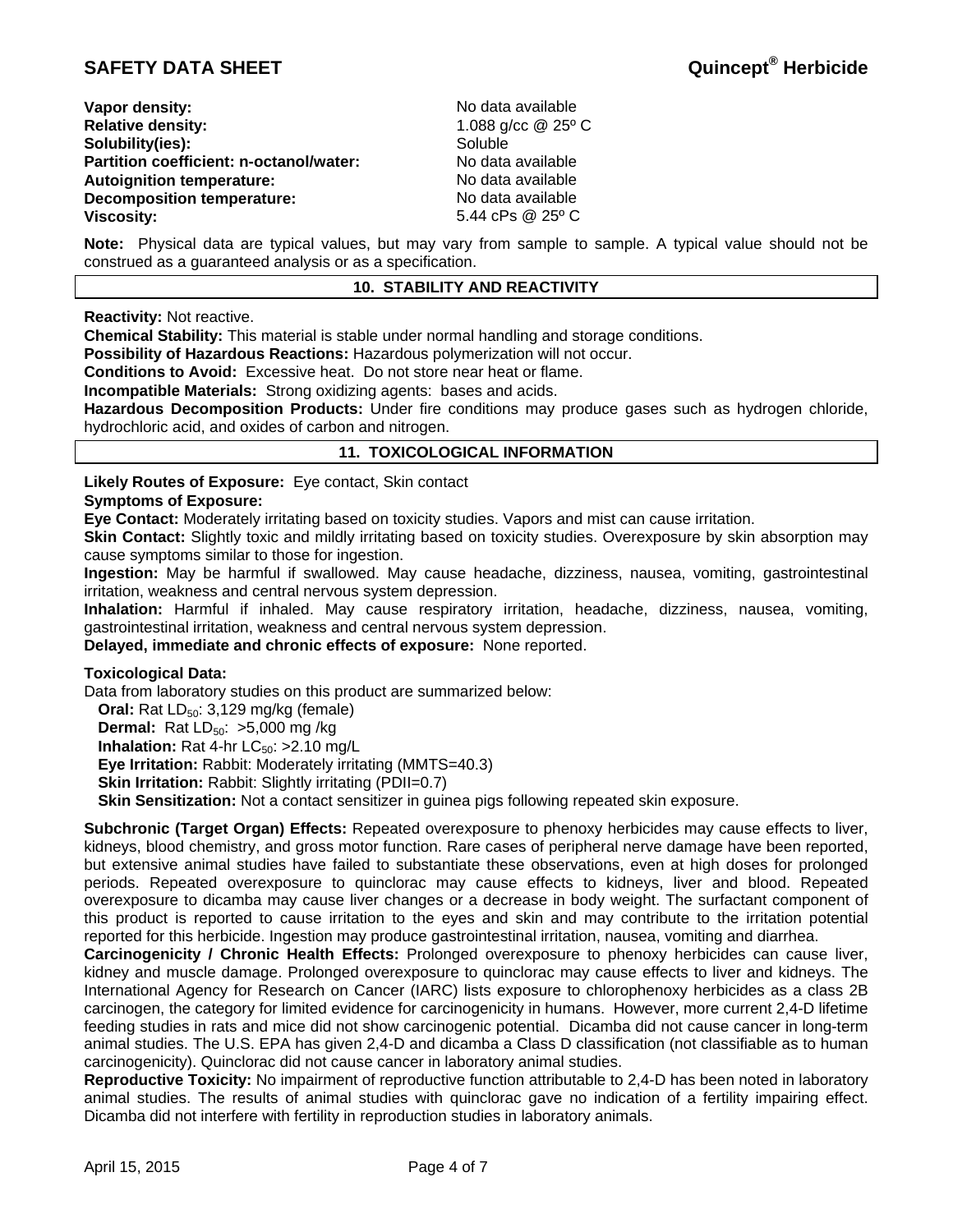**Developmental Toxicity:** Studies in laboratory animals with 2,4-D have shown decreased fetal body weights and delayed development in the offspring at doses toxic to mother animals. Quinclorac did not cause developmental effects in rats. In rabbit studies, effects were observed only at maternally toxic dose levels. Animal tests with dicamba have not demonstrated developmental effects.

**Genotoxicity:** There have been some positive and some negative studies, but the weight of evidence is that 2,4- D is not mutagenic. Animal tests with quinclorac and dicamba did not demonstrate mutagenic effects.

### **Assessment Carcinogenicity:**

This product contains substances that are considered to be probable or suspected human carcinogens as follows:

|                                    | <b>Regulatory Agency Listing As Carcinogen</b> |             |            |             |
|------------------------------------|------------------------------------------------|-------------|------------|-------------|
| <b>Component</b>                   | <b>ACGIH</b>                                   | <b>IARC</b> | <b>NTP</b> | <b>OSHA</b> |
| Chlorophenoxy Herbicides (2,4-D)   | No                                             | 2B          | No         | No          |
| Quinclorac                         | No                                             | No          | No         | No          |
| Dicamba Acid                       | No                                             | No          | No         | No          |
| Glycerin                           | No                                             | No          | No         | No          |
| Dipropyleneglycol monomethyl ether | No                                             | No          | No         | No          |
| Other Ingredients                  | No                                             | No          | No         | No          |

### **12. ECOLOGICAL INFORMATION**

### **Ecotoxicity:**

| Data on 2,4-D, Dimethylamine Salt:<br>96-hour LC <sub>50</sub> Bluegill:<br>96-hour LC <sub>50</sub> Rainbow Trout: | $524 \text{ mol}$<br>$250$ mg/l | Bobwhite Quail Oral LD <sub>50</sub> :<br>Mallard Duck 8-day Dietary LC <sub>50</sub> : | 500 mg/kg<br>>5,620 ppm |
|---------------------------------------------------------------------------------------------------------------------|---------------------------------|-----------------------------------------------------------------------------------------|-------------------------|
| 48-hour EC <sub>50</sub> Daphnia:                                                                                   | 184 mg/l                        |                                                                                         |                         |
| Data on Quinclorac:                                                                                                 |                                 |                                                                                         |                         |
| 96-hour LC <sub>50</sub> Bluegill:                                                                                  | $>100$ mg/l                     | 96-hour Bee $LD_{50}$ :                                                                 | $>100$ µg/bee           |
| 96-hour LC <sub>50</sub> Rainbow Trout:                                                                             | $>100$ mg/l                     | Bobwhite Quail Oral LD <sub>50</sub> :                                                  | $>2,000$ mg/kg          |
| 48-hour EC <sub>50</sub> Daphnia:                                                                                   | $113$ ppm                       | Mallard Duck 8-day Dietary $LC_{50}$ :                                                  | $>5,000$ ppm            |
| Data on Dicamba:                                                                                                    |                                 |                                                                                         |                         |
| 96-hour LC <sub>50</sub> Bluegill:                                                                                  | $135 \text{ mg/l}$              | Bobwhite Quail 8-day Dietary LC <sub>50</sub> :                                         | $>10,000$ ppm           |
| 96-hour LC <sub>50</sub> Rainbow Trout:                                                                             | $135 \text{ mg/l}$              | Mallard Duck 8-day Dietary LC <sub>50</sub> :                                           | $>10,000$ ppm           |
| 48-hour EC <sub>50</sub> Daphnia:                                                                                   | 110 mg/l                        | 48-hour Honey Bee Contact LD <sub>50</sub> :                                            | $>100 \mu g/bee$        |
|                                                                                                                     |                                 |                                                                                         |                         |

### **Environmental Fate:**

In laboratory and field studies, 2,4-D DMA salt rapidly dissociated to parent acid in the environment. The typical half-life of the resultant 2,4-D acid ranged from a few days to a few weeks. Quinclorac can be moderately persistent in the soil. Soil mobility of quinclorac is highly variable and depends on soil type and organic matter. The Koc, depending on soil type, ranged from 13 to 54. Quinclorac is stable to hydrolysis and photolysis. Dicamba poorly binds to soil particles, is potentially mobile in the soil and highly soluble in water. Aerobic soil metabolism is the main degradative process for dicamba with a typical half-life of 2 weeks. Degradation is slower when low soil moisture limits microbe populations. In water, microbial degradation is the main route of dicamba dissipation. Aquatic hydrolysis, volatilization, adsorption to sediments, and bioconcentration are not expected to be significant.

### **13. DISPOSAL CONSIDERATIONS**

### **Waste Disposal Method:**

Pesticide wastes are toxic. If container is damaged or if pesticide has leaked, contain all spillage. Absorb and clean up all spilled material with granules or sand. Place in a closed, labeled container for proper disposal. Improper disposal of excess pesticide, spray mixtures, or rinsate is a violation of Federal law and may contaminate groundwater. If these wastes cannot be disposed of by use according to label instructions, contact your State Pesticide or Environmental Control Agency, or the Hazardous Waste representative at the nearest EPA Regional Office for guidance.

### **Container Handling and Disposal:**

**Nonrefillable Containers 5 Gallons or Less:** Nonrefillable container. Do not reuse or refill this container. Triple rinse container (or equivalent) promptly after emptying.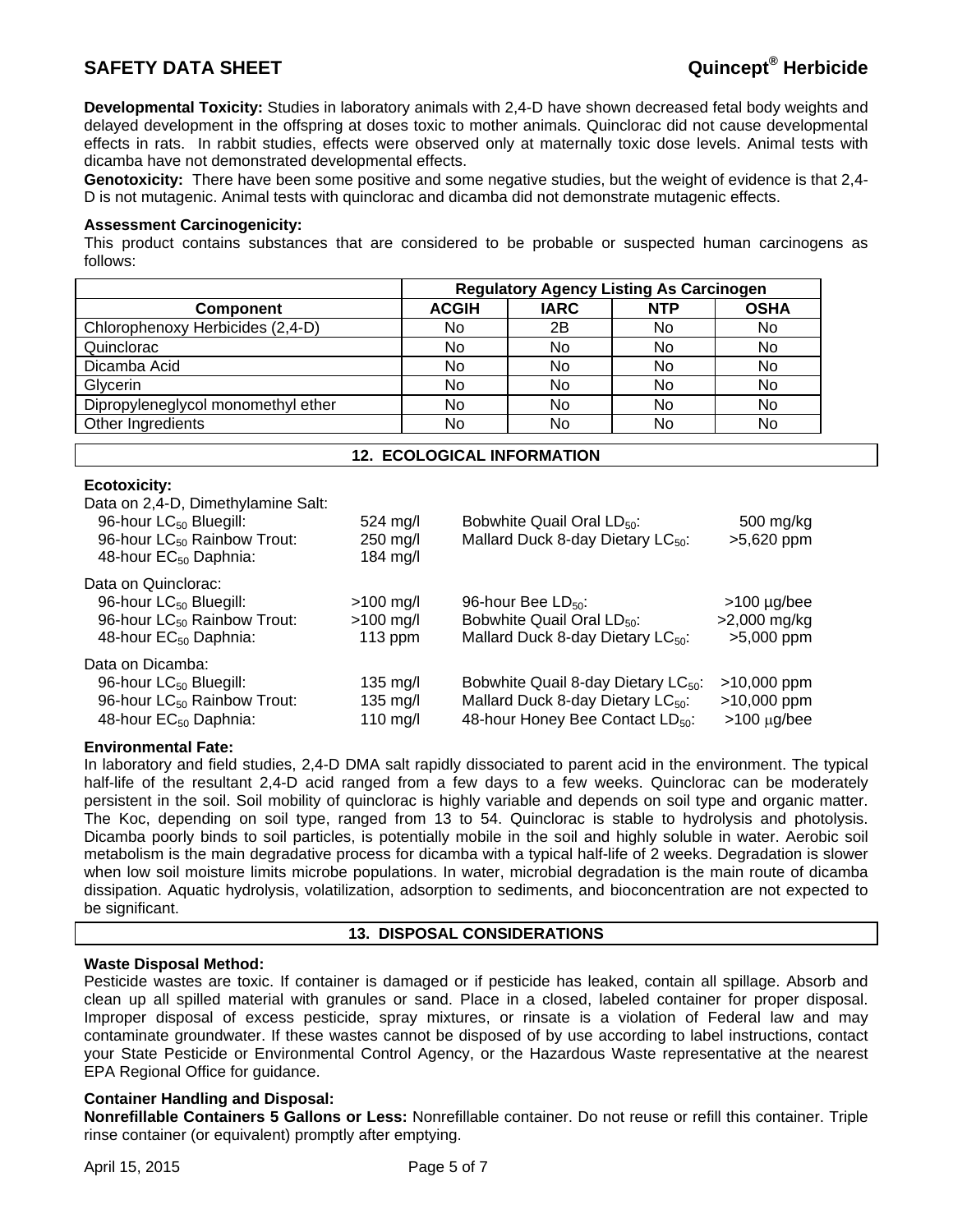**Triple rinse as follows:** Empty the remaining contents into application equipment or a mix tank and drain for 10 seconds after the flow begins to drip. Fill the container 1/4 full with water and recap. Shake for 10 seconds. Pour rinsate into application equipment or a mix tank or store rinsate for later use or disposal. Drain for 10 seconds after the flow begins to drip. Repeat this procedure two more times. Then offer for recycling or reconditioning, or puncture and dispose of in a sanitary landfill, or by other procedures approved by State and local authorities. Plastic containers are also disposable by incineration, or, if allowed by State and local authorities, by burning. If burned stay out of smoke.

**Nonrefillable containers larger than 5 gallons:** Nonrefillable container. Do not reuse or refill this container. Offer for recycling if available. Triple rinse or pressure rinse container (or equivalent) promptly after emptying.

**Triple rinse as follows:** Empty the remaining contents into application equipment or a mix tank. Fill the container 1/4 full with water. Replace and tighten closures. Tip container on its side and roll it back and forth, ensuring at least one complete revolution, for 30 seconds. Stand the container on its end and tip it back and forth several times. Turn the container over onto its other end and tip it back and forth several times. Empty the rinsate into application equipment or a mix tank or store rinsate for later use or disposal. Repeat this procedure two more times.

**Pressure rinse as follows:** Empty the remaining contents into application equipment or a mix tank and continue to drain for 10 seconds after the flow begins to drip. Hold container upside down over application equipment or mix tank or collect rinsate for later use or disposal. Insert pressure rinsing nozzle in the side of the container, and rinse at about 40 psi for at least 30 seconds. Drain for 10 seconds after the flow begins to drip.

**Refillable containers larger than 5 gallons:** Refillable container. Refill this container with pesticide only. Do not reuse this container for any other purpose. Cleaning the container before final disposal is the responsibility of the person disposing of the container. Cleaning before refilling is the responsibility of the refiller. To clean the container before final disposal, empty the remaining contents from this container into application equipment or a mix tank. Fill the container about 10% full with water and, if possible, spray all sides while adding water. Agitate vigorously or recirculate water with the pump for two minutes. Pour or pump rinsate into application equipment or rinsate collection system. Repeat this rinsing procedure two more times.

### **14. TRANSPORTATION INFORMATION**

Follow the precautions indicated in Section 7: HANDLING AND STORAGE of this SDS.

**DOT:** 

- **83 gallons per complete package** Non Regulated
- **83 gallons per complete package**

UN 3082, Environmentally hazardous substance, liquid, n.o.s. (2,4-D ACID), 9, III, RQ

**IMDG:** 

Non Regulated

**IATA:** 

Non Regulated

### **15. REGULATORY INFORMATION**

### **EPA FIFRA INFORMATION**

This chemical is a pesticide product registered by the United States Environmental Protection Agency and is subject to certain labeling requirements under federal pesticide law. These requirements differ from the classification criteria and hazard information required for safety data sheets (SDS), and for workplace labels of non-pesticide chemicals. The hazard information required on the pesticide label is reproduced below. The pesticide label also includes other important information, including directions for use.

CAUTION. Harmful if swallowed. Causes moderate eye irritation. Avoid contact with eyes or on clothing.

### **U.S. FEDERAL REGULATIONS**

**TSCA Inventory:** This product is exempted from TSCA because it is solely for FIFRA regulated use.

### **SARA Hazard Notification/Reporting:**

**Hazard Categories Under Criteria of SARA Title III Rules (40 CFR Part 370.66):**